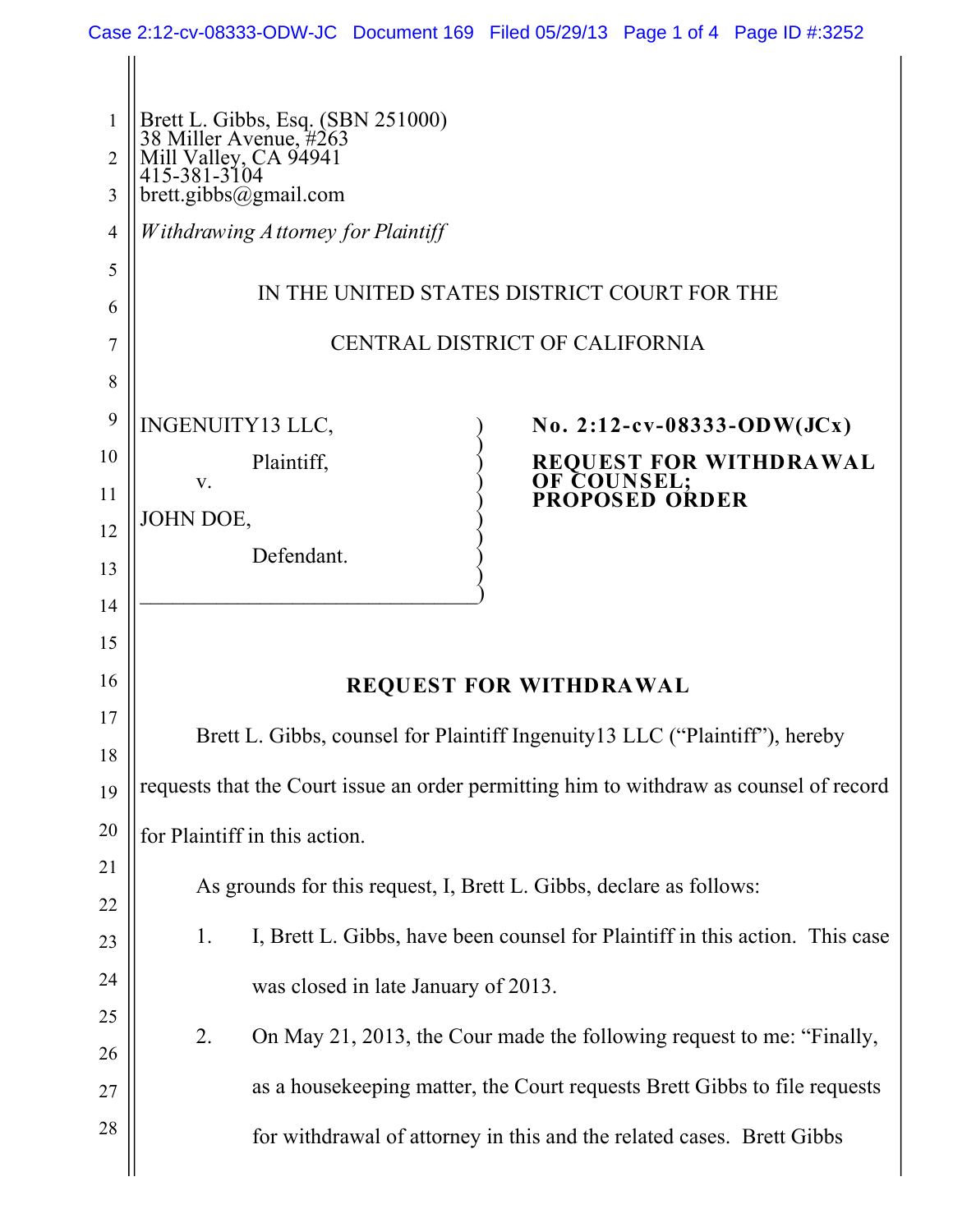| 1              |     |    | appears to have withdrawn from these cases. (OSC Hr'g Tr. 87-18, Mar.              |
|----------------|-----|----|------------------------------------------------------------------------------------|
| $\overline{2}$ |     |    | 11, 2013 ('I am no longer employed by Prenda or any other corporation              |
| 3              |     |    | or LLC that is involved in these cases.').) Given the circumstances and            |
| 4<br>5         |     |    |                                                                                    |
| 6              |     |    | the relationship between Gibbs and his <i>clients</i> , the Court will approve his |
| 7              |     |    | request for withdrawal." (Doc. $\#164$ ).                                          |
| 8              |     | 3. | The Court is correct. I am no longer employed by Prenda Law, Inc. or               |
| 9              |     |    | any other corporation or LLC that is involved in these types of cases.             |
| 10<br>11       |     | 4. | A copy of above-referenced order, and notice of my withdrawal, was sent            |
| 12             |     |    | to Mark Lutz, who is purportedly the CEO of Plaintiff's company.                   |
| 13             |     | 5. | I wish to withdraw as counsel for Plaintiff for all of the reasons above. I        |
| 14             |     |    | pray that the Court understands my reasoning for this request, and grants          |
| 15<br>16       |     |    | it.                                                                                |
| 17             |     |    |                                                                                    |
| 18             |     | 6. | I declare under penalty of perjury that the foregoing is true and correct          |
| 19             |     |    | based on my own personal knowledge, except for those matters stated on             |
| 20             |     |    | information and belief, and those matters I believe to be true. If called          |
| 21             |     |    | upon to testify, I can and will competently testify as set forth above.            |
| 22             |     |    |                                                                                    |
| 23             |     |    |                                                                                    |
| 24             | /// |    |                                                                                    |
| 25             |     |    |                                                                                    |
| 26             |     |    |                                                                                    |
| 27             |     |    | 2                                                                                  |
| 28             |     |    | REQUEST FOR WITHDRAWAL AS COUNSEL; PROPOSED ORDER                                  |
|                |     |    |                                                                                    |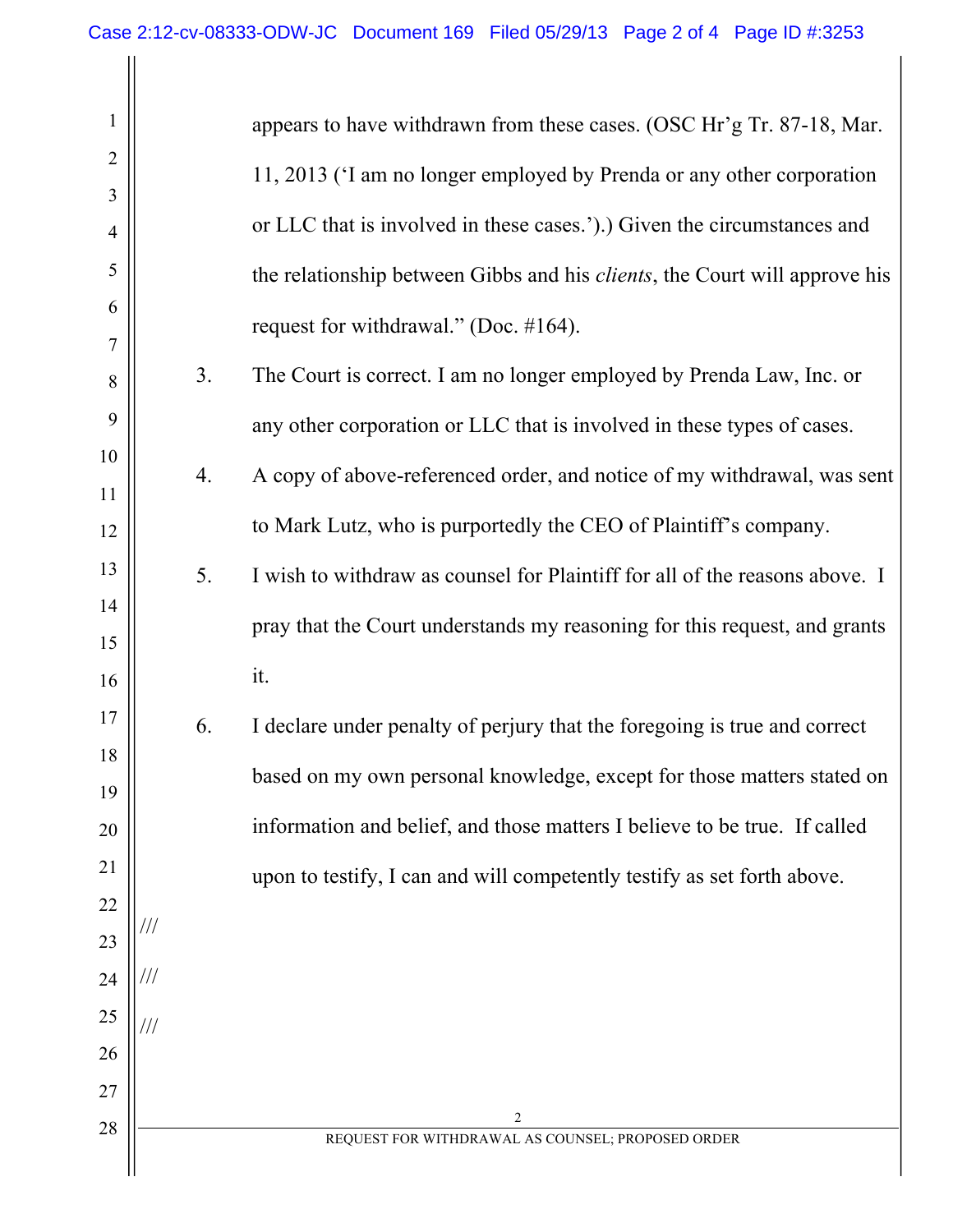